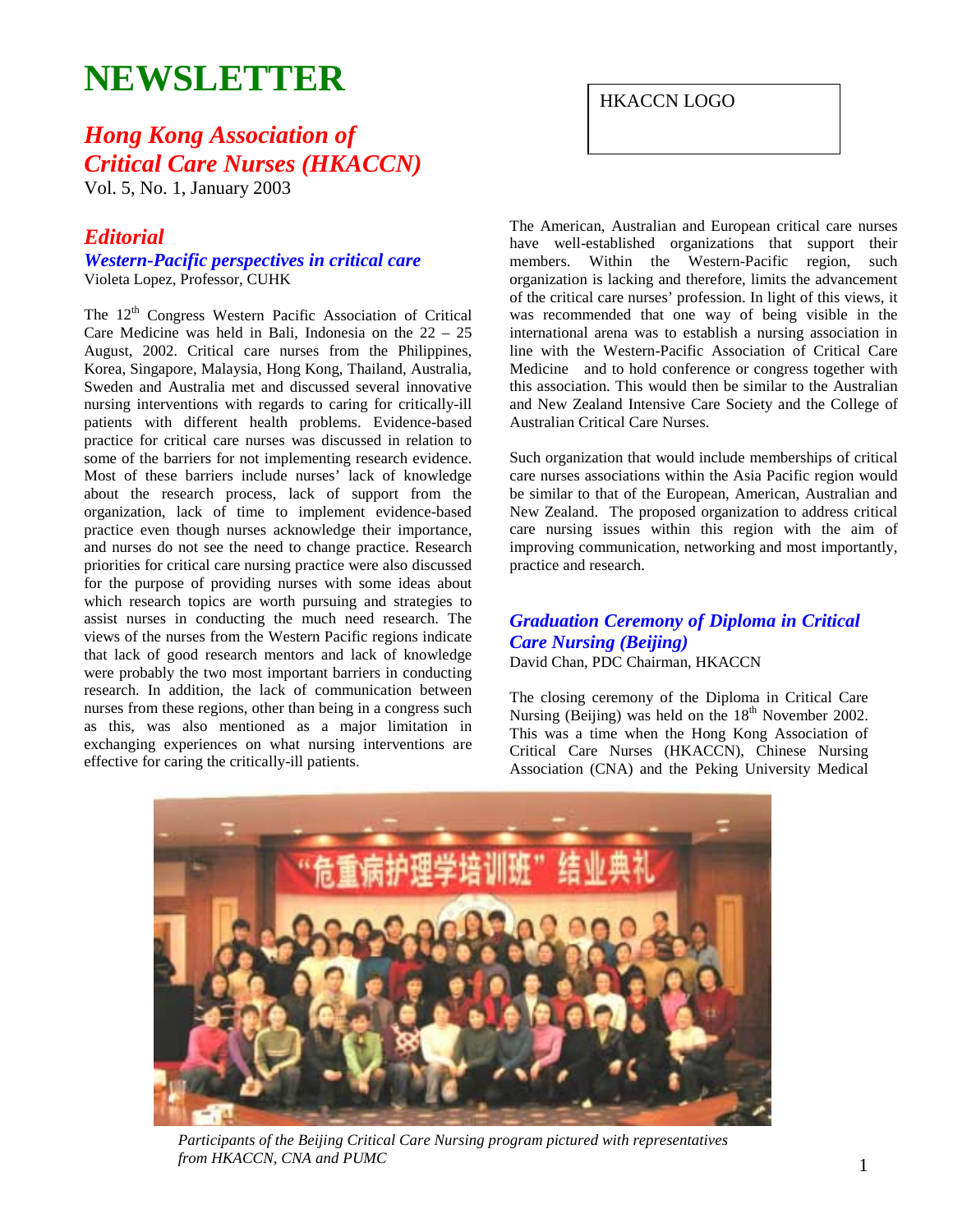College (PUMC) celebrated their efforts made to improve the standards of their mother country.

HKACCN made use of its Hong Kong and overseas experiences in the specialty to help developed such program in Beijing. After years of preparation (including helping them to develop clinical mentors), the program commenced in July 2002 and ended in November 2002. Students were nominated from different parts of China. They all needed to go through 4 weeks of theories, and 16 weeks of clinical practicum in different critical care settings (respiratory ICU, cardiac ICU, Neurosurgical ICU, renal and AED) in Beijing. Speakers included many nurse specialists from Hong Kong as well as some nurse experts and doctors from Beijing. Students were required to go through different types of assessment including clinical assessment, case study, group project assignment, seminar presentation, as well as written examination. Despite all these heavy work, many students still got very good results. The program was very well received. To us, this was also a precious experience. We have learnt how to work with our counterparts in Beijing, and we have also learnt how keen and enthusiastic these students were in pursuit of further knowledge in terms of intensive care nursing.

According to our agreement with China, HKACCN will inject efforts to help develop their own program within the next three years. Obviously, the first program in 2002 was a success. We will have our second program started on 21 July 2003. Lastly, I would like to express my sincere appreciation and gratitude to all nurses who have contributed their time and efforts to make this pioneer program a reality and to all nurses who will continue to support the program in 2003 and 2004.

### *EVIDENCE-BASED PRACTICE*  **Making a difference in eye care: Using Gladwrap in the eye care of ICU patients**  So Hang Mui, NS, ICU, PYNEH

Current practice revealed a wide variation in eye care in our unit. We all agree that it is important to do eye assessment and eye care but we knew little about the rationale for doing it and most importantly, we knew little about the outcome of what we were doing.

In ICU, eye care is recognized as a simple procedure and of relative low priority of care when compared to the care of major organ failure faced by critically ill patients. This sounds logical, but some unfavorable factors start to act silently when the patient is unconscious, sedated, paralyzed, and are on ventilator support. Unconscious, sedated or paralyzed patients are of high risk of corneal abrasions, infection and conjunctival chemosis. Systemic review of the literature has demonstrated that corneal abrasions occur in ICU patients within relatively short periods from 48 hours to one week.<sup>1</sup> Research studies reported that the incidence of corneal abrasions are as high as  $50\%$ <sup>1</sup>. The loss of protective mechanisms such

as loss of blink reflex, decrease of tear formation superimposed with increased intraocular pressure often are a result of positive pressure ventilation. Therefore, ICU patients are highly susceptible to inadequate eyelid closure and drying of the eyes. These unfavorable eye conditions will impair patients' corneal and conjunctival surface defences. Thus, ICU patients are at risk for superficial keratopathy, keratitis, conjunctivitis and conjunctival chemosis (ventilator eyes). Further, these eye problems can lead to poor vision affecting the quality of life in those patients who recover from a critical illness.

Therefore, we decided to take a proactive step in eye not merely to change a practice, but to correct misconception and to modify our belief on eye care. To bridge evidence and practice, we set up an eye care team and set our goals and prioritized our efforts. All team members were empowered with the knowledge and skill of eye care and were notified about the best evidence available. Meanwhile a survey was conducted to explore staff practice on eye care. This information was valuable to guide our training strategies and would like to take this opportunity to share our experience of using Gladwrap (Polyethylene cover) in the eye care for intensive care patients.

The most challenging issue was to formulate an eye care protocol, using Gladwrap to seal patient's eyes. Although different approaches have been used to maintain the tear film and facilitate adequate corneal wetting, the findings of meta-analysis of randomized controlled trials (RCTs) found that there were significant differences of using Gladwrap in reducing corneal abrasion compared to eye instillations.<sup>2</sup> Gladwrap was laid over patient's eyes to provide a moist chamber aiming at preventing dry eyes. We then conducted a trial run to fourteen patients to ensure the eye protocol (Figure 1) was practical and feasible.

Figure 1: Eye Protocol

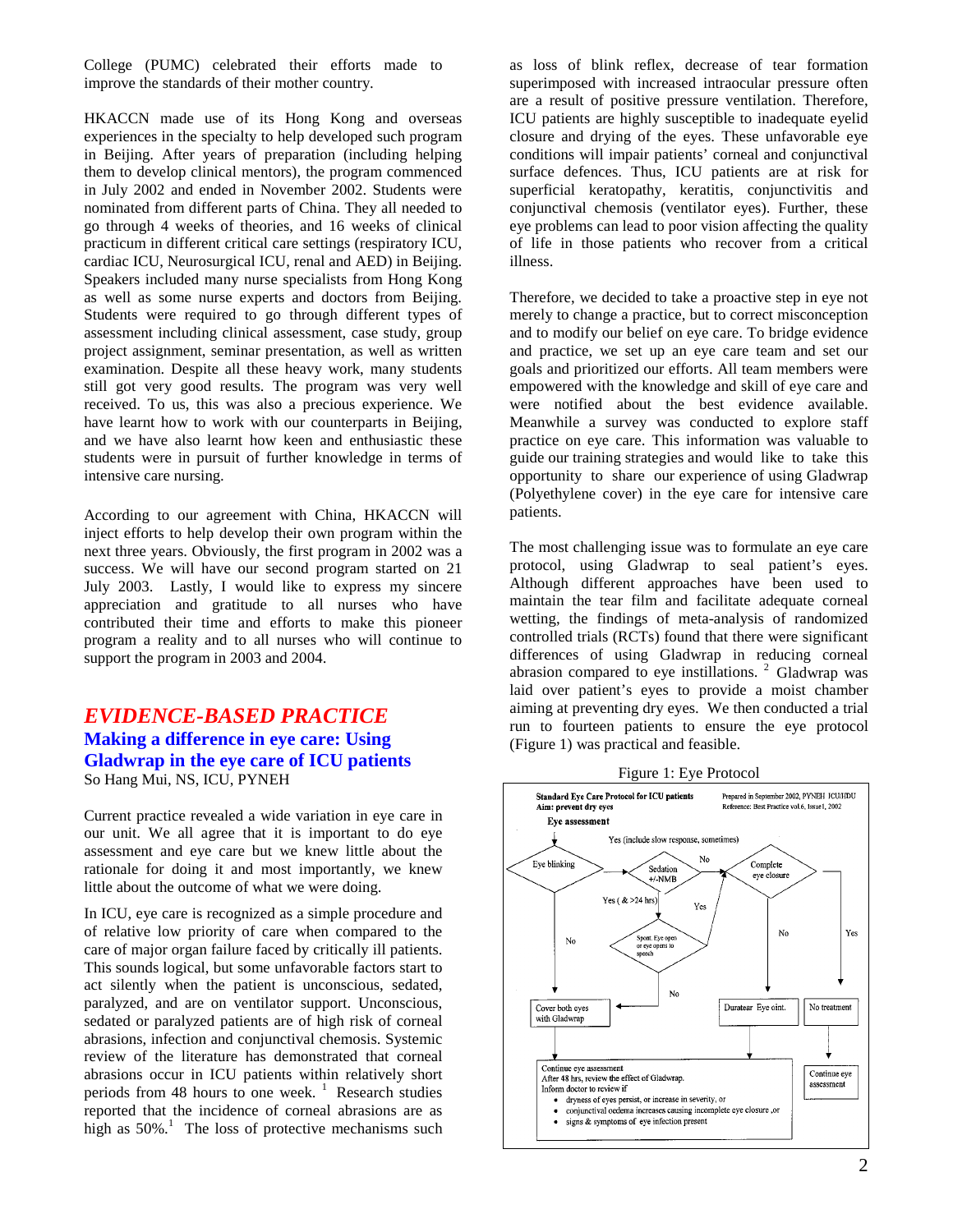The trial run findings showed that all patients' eyes remained moist and eyelids closed completely even when ventilator eyes developed. Relatives accepted the use of Gladwrap after explanation was provided to them. Patients' facial appearance can be fully viewed by relatives because of the transparency of Gladwrap. Most nurses gave positive feedback. Other advantages included the ease of frequent pupil assessment, decrease of confusion with a standardized protocol and cost saving. Finally, a plan to follow up and evaluate patients' eye condition in order to document the effectiveness of Gladwrap was organised.

The implementation of best practice is not a simple task but our commitment brings all our efforts toward a common goal: eyes care, we care. Eventually we can make a difference in patients' outcome and justify our intervention with the best evidence.

Lastly I would also like to thank our team members for their commitment and contribution, our staff for their involvement, ICU director, Ward Manager and DOM for their continuous support. Without these human factors, the best practice on eye care will only remain as a piece of information.

#### Reference

- 1. Evidence Based Practice Information Sheets for Health Professionals: Eye Care for Intensive Care Patients. Volume 6, Issue 1, 2002. BestPraactice BestPractice.
- 2. Joyce, N, 2002, Eye care for intensive care patients, A Systematic Review No.21 The Joanna Briggs Institute for Evidence Based Nursing and Midwifery, Adelaide

## *CLINICAL UPDATES*  **Critique Analysis on Glasgow Coma Scale**  Yau Ching Ying, Jane, RN, AED, QEH

The Glasgow Coma Scale has been the gold standard of neurologic assessment for trauma patients since its development by Teasdale and Jennett in the early 1970s.<sup>1</sup> It was created to assess the level of impaired consciousness and coma in the patient with head injuries. They believed that impaired consciousness is an expression of dysfunction in the brain as a whole. This may be due to agents acting diffusely, such as drugs or metabolic imbalance; or to the combination of remote and local effects produced by brain damage which was initially focal. Such focal brain damage may affect some of the responses which are used to assess the level of consciousness, and any scale devised for general use must allow for this possibility

Being a tool to assess the degree of consciousness after severe head injury, the Glasgow Coma Scale has largely addressed the above criteria. It uses three easily assessable variables, namely the eye opening, best motor responses and best verbal responses. Teasdale and Jennett<sup>1</sup> chose the three components because each of them are independently evaluated and reported in many cases of coma and found that they are relevant in

assessing patient with impaired consciousness. They believed that the opening of eyes could indicate arousal mechanism, but not necessarily attentiveness. Motor responses were easily elicited from four limbs and could reflect the functional state of the central nervous system. They also believed that the return of understandable utterance could indicate the recovery of consciousness.

It is practical to use without special training. It uses numbers that substitute the use of terms to describe consciousness, so as to avoid ambiguity. It has become the most widely used and accepted. It has provided a universal, standardized and yet simple approach that health care professionals can utilize to monitor and communicate neurologic assessment findings.

Although most of the time it is used uncritically and has its advantages, it still has its disadvantages. It shows that using numbers as an integral part of the scoring system is of no real values. $\frac{2}{1}$  In practice, even the higher scores are by no means a reliable indicator of how ill someone is. Besides, it has no indication of the underlying pathological or structural basis of the impaired consciousness. The situation is even worse if the 'worst' instead of the 'best' score is recorded.<sup>3</sup>

There are also problems in eliciting responses, such as the initiation of painful stimuli in order to see a patient's response. Pressure on the supraorbital ridge or the sternum may result in unnecessary injury to the patient. Unfortunately, in most cases, when an unconscious patient arrives at AED, the first thing that the doctors do is to rub the sternum of the patient to see his response.

There are also ethical considerations of eliciting responses from painful stimuli. Sternal rub and supraorbital pressure has been proved to be damaging and should be avoided. If the patient is suffering from hemiparesis, he or she may actually feel the pain, but he or she may not be able to make responses. In view of this, other measures like the Babinski's reflex or skin sensation can somehow replace the painful stimuli.

As far as the reliability and validity of the scale is concerned, there were not many studies found. In 1974, Teasdale and Jennett tested their own scale and found that '…reasonably close agreement in evaluations by nurses, neurosurgeons and other medical practitioners…' However, twenty years later, Marion and Carlier<sup>4</sup> found that there were significant discrepancies between neurosurgeons and non-neurosurgical ED personnel assessments, indicating that the reliability and validity of the scale is questionable and need further studies.

When using the Glasgow Coma Scale in situations like patient with major trauma, alcohol and drug intoxication and pediatric patients, there are scoring challenges and limitations. In reality, there are quite a number of conditions in the three components that affect the accuracy of the Scale  $(Fig. 1)^5$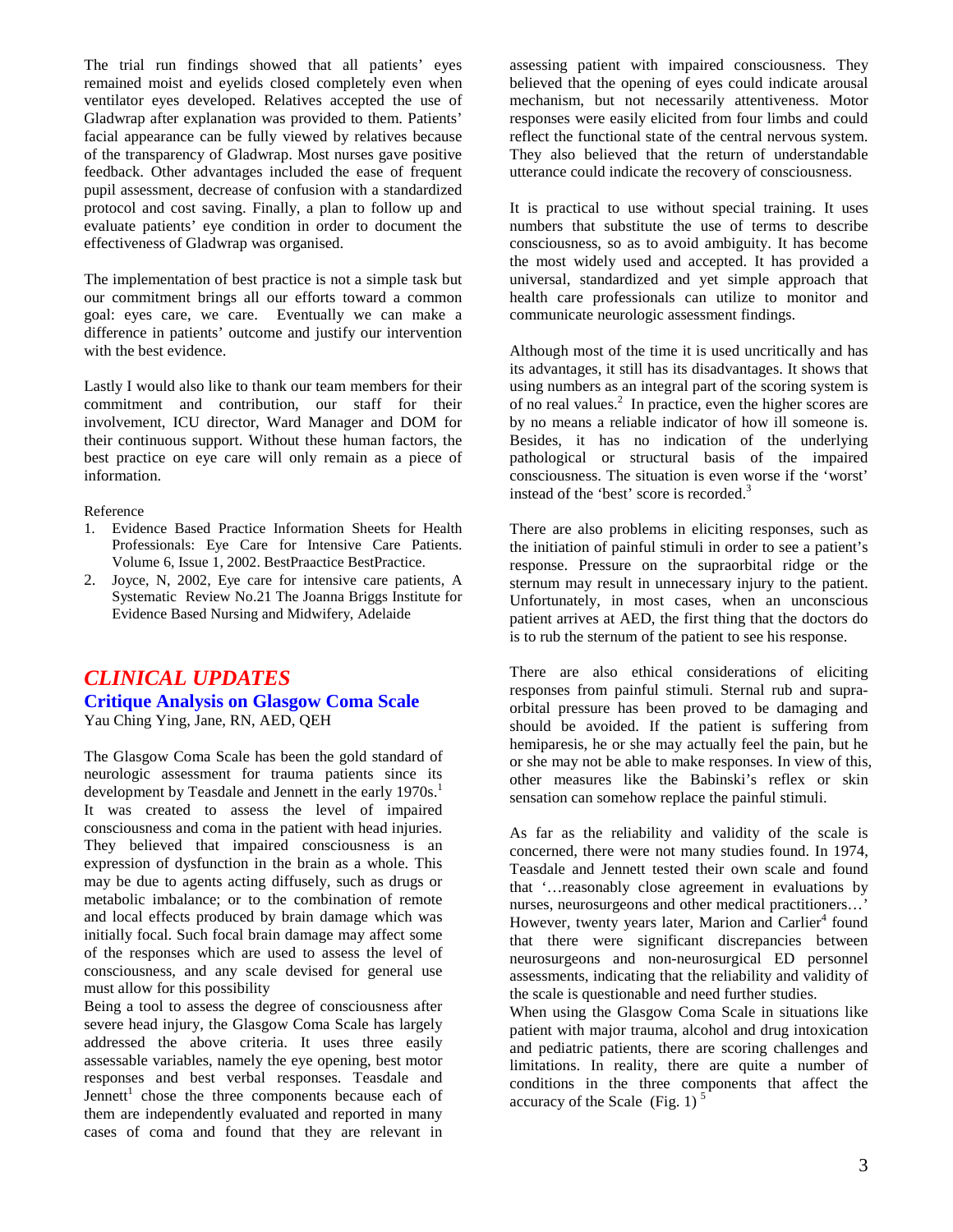In some developed countries like USA, patients suffering from severe trauma are usually medicated for the purpose of airway management and safety. They are usually sedated and intubated.<sup>3</sup> In Hong Kong, although trauma patients will not be sedated for transferal, when considering the assessment and management sequence, 'ABC' will be assessed and managed first before 'D', the neurological disability. If not, hypoxia and hypotension can be the secondary causes of the impaired consciousness. Apart from this, some of them sustained spinal injury and the responses may be confused with those of head injury. Therefore, 'pseudoscore' in such situations must be well indicated.

Alcohol and drug effects can over-shadow the responses of the actual physiological damage of the brain due to head injury. These effects are not well addressed in the scale. Moreover, the scale is not appropriate to assess the Pediatric patients under the age of three. <sup>6</sup> It lacks developmental considerations. Besides, factors like fear and anxiety owing to strangers and unfamiliar environment can affect the assessment result as well. Children under such condition will never co-operate with health care professionals during the assessment. Therefore, unless there is plenty of time to do a thorough neurological examination, a quick guide of AVPU will be more appropriate.

| <b>Eye Opening</b>                                      | <b>Verbal Response</b>                                                                                                                              | <b>Motor Response</b>                                                                                  |
|---------------------------------------------------------|-----------------------------------------------------------------------------------------------------------------------------------------------------|--------------------------------------------------------------------------------------------------------|
| Periorbital<br>edema<br>Cranial nerve<br>injury<br>Pain | Endotracheal<br>intubation<br>Ocular trauma Tracheostomy<br>Laryngectomy<br>Maxillary facial<br>trauma<br>Edematous tongue<br>Mutism                | Spinal cord injury<br>Peripheral nerve<br>injury<br>Extremity injury<br>with<br>immobilization<br>Pain |
|                                                         | Aphasia<br>Hearing loss                                                                                                                             |                                                                                                        |
|                                                         | Inability to comprehend language spoken<br>Dementia<br>Psychiatric disorders<br>Developmental delay<br>Medications<br>Alcohol and drug intoxication |                                                                                                        |

Fig. 1: Conditions that affect Glasgow Coma Scale Score

Being a health care professional, one should take into consideration the above factors when using the Glasgow Coma Scale. The weaknesses of the scale should be addressed. It is better to use multiple assessment tools in addition to this in order to overcome the limitations.

References

1. Teasdale, G. & Jennett, B. (1974). Assessment of coma and impaired consciousness: a practical guide. *Lancet,* 2, 81-84.

- 2. Lowry, M. (1998). Emergency nursing and the Glasgow Come Scale. *Accident and Emergency Nursing,* 6, 143-148.
- 3. Lowry, M. (1999). The Glasgow Coma Scale in clinical practice: a critique. *Nursing Times*, 95(22), 40-42.
- 4. Marion, D. W., & Carlier, P. M. (1994). Problems with initial Glasgow Coma Scale assessment caused by prehospital treatment of patients with head injuries: results of a national survey. *The Journal of Trauma,*  36(1), 89-95.
- 5. Fischer, J., & Mathieson, C. (2001). The history of the Glasgow Coma Scale: implications for practice. *Critical Care Nursing Quarterly,* 23(4), 52-58.

## **NTI CONFERENCE**

Leung Oi Kwan, NO, ICU, CMC

The annual National Teaching Institute (NTI) & Critical Care Exposition is going to be held on the  $17<sup>th</sup>$  to  $22<sup>nd</sup>$  of May 2003. I myself had joined this conference in 1998 and found it very fruitful and would like to share with members of HKACCN my experiences from this conference.

The conference was organized by the American Association of Critical-Care Nurses (AACN). It provided lectures, seminars and workshops covering all the clinical aspects, managerial topics, and educational perspectives in critical care arenas. In addition, there were numerous posters describing results of research or CQI projects conducted in various American hospitals. Exhibition booths displaying the latest health care related equipment and instruments were also available for participants to see and discuss with the representatives of the companies involved. Hospital visits were also arranged for the members of HKACCN at the end of the conference.

From these activities, I had the opportunity to update my knowledge on various aspects of critical care nursing including:

- 1. How critical care units were actually managed in the USA.
- 2. How to interpret ventilation wave forms and the beneficial effects of prone position for patients with ARDS.
- 3. How to use noninvasive cardiac output measurement equipment and conduct troponin test at bedside.
- 4. How to promote holistic care in ICU through involving patients' significant others in the care plan of the patients and allowing patients' pet to visit and stay in ICU for a certain period.
- 5. How nurses from others parts of the USA showed commitment to improving critical care nursing and passion for their chosen profession.

These experiences certainly broadened my vision and professional horizon. If you have not attended this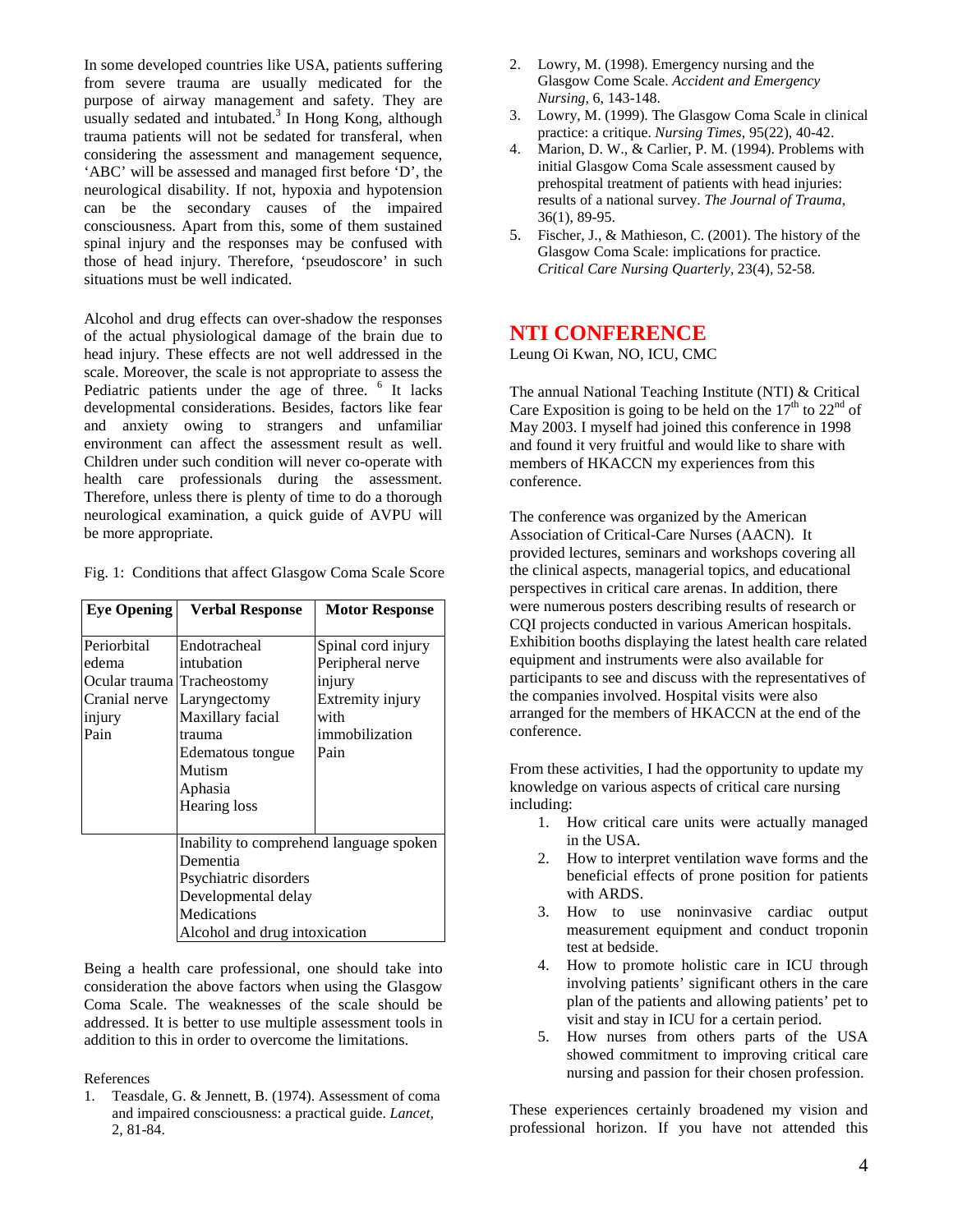conference, I would recommend you as HKACCN members not to miss the chance to attend this forthcoming conference. You can have the detailed information by accessing the website of NTI info@aacn.org. In addition, HKACCN is also organizing this trip and is offering some sponsorship to our members who would like to participate in this venture.

## **CONTINUING EDUCATION**

The following continuing education programmes have been organised by the PDC for members and nonmembers.

#### **ECG Course for Beginners**

This is a 2-evening (6 hours) workshop designed to help frontline nurses, who do not have previous knowledge of ECG, to interpret common arrhythmias and common ECG disorders including heart block, bundle branch block, myocardial infarction and coronary insufficiency.

The aim of the workshop is to enable nurses to detect and report life-threatening dysrrhythmias early and intervene accordingly in clinical and triage situations.

| <b>Schedule</b>   | <b>Content</b>                   |
|-------------------|----------------------------------|
| Day $1$ :         | 1. Basic ECG concept             |
| $6:00$ to 9:00 pm | 2. Common arrhythmias            |
| Day $2$ :         | 1. Heart block and bundle branch |
| 6:00 to 9:00 pm   | block                            |
|                   | 2. Myocardial infarction and     |
|                   | coronary insufficiency           |
|                   |                                  |

2003 ECG courses are as follows:

| ECG 2003-2<br>19 & 26 March     |  |
|---------------------------------|--|
|                                 |  |
| ECG 2003-3<br>21 & 28 May       |  |
| ECG 2003-4<br>20 & 27 August    |  |
| ECG 2003-5<br>17 & 24 September |  |
| 19 & 26 November<br>ECG 2003-6  |  |
|                                 |  |

|      | Venue : Room 3, LG1, Ruttonjee Hospital |
|------|-----------------------------------------|
|      | Award: Certificate of Attendance        |
| Fees | :HK\$200 (Member)                       |
|      | HK\$400 (Non-Member)                    |

#### **Managing Clinical Risks in Critical Care Setting**

Date: January 8, 2003 Venue: Lecture Theatre, LG1, Ruttonjee Hospital Time: 6:30 – 9:00 pm Fees: HK\$100 (Members) HK\$200 (N0n-members) Award: 2 CNE Points

#### **Elementary Critical Care Nursing Course**

Date: January 20 – April 4, 2003 Venue: Lecture Theatre, LG1, Ruttonjee Hospital Time: 18:15 – 20:45 pm Fees: HK\$1000 (Members) HK\$1200 (N0n-members)

Award: Certificate of attendance

Deadline: 3 January 2003

Program Contents:

| 20/1/03                                                                                                         | Course introduction<br>Introduction to critical care nursing<br>haemodynamic monitoring                                            |  |
|-----------------------------------------------------------------------------------------------------------------|------------------------------------------------------------------------------------------------------------------------------------|--|
| 27.01/03                                                                                                        | Principles of mechanical ventilation and its<br>advances<br>Acute respiratory failure and ventilatory<br>care<br>airway management |  |
| 10/02/03                                                                                                        | Airway management<br>oxygen and humidification therapy                                                                             |  |
| 18/02/03                                                                                                        | arterial blood gases, SaO2 & ETCO2<br>monitoring<br>Care of patients with non-invasive<br>ventilation                              |  |
| 24/02/03                                                                                                        | Basic concepts of ECG and interpretation<br>cardiac arrhythmias and nursing care                                                   |  |
| 03/03/03                                                                                                        | myocardial infarction and nursing care<br>heart block and cardiac pacing                                                           |  |
| 10/03/03                                                                                                        | head injury and post-operative care<br>neurological assessment and ICP monitoring                                                  |  |
| 19/03/03                                                                                                        | Acute renal failure and renal replacement<br>therapy<br>Care of patient with CVVHD                                                 |  |
| 24/03/03                                                                                                        | Thermo injury and nursing care<br>Care of patients with pancreatitis                                                               |  |
| 31/03/03                                                                                                        | Care of trauma patients<br>Care of patients with spinal injury                                                                     |  |
| 07/04/03                                                                                                        | Objective Test (Multiple Choice Questions)                                                                                         |  |
| For further information, please visit the website of the<br><b>HKACCN:</b><br>http://www.medicine.org.hk/hkaccn |                                                                                                                                    |  |

Or contact HKACCN clerk: Ms. Christina Yuen Tel No. 28612972 Fax No. 28612784